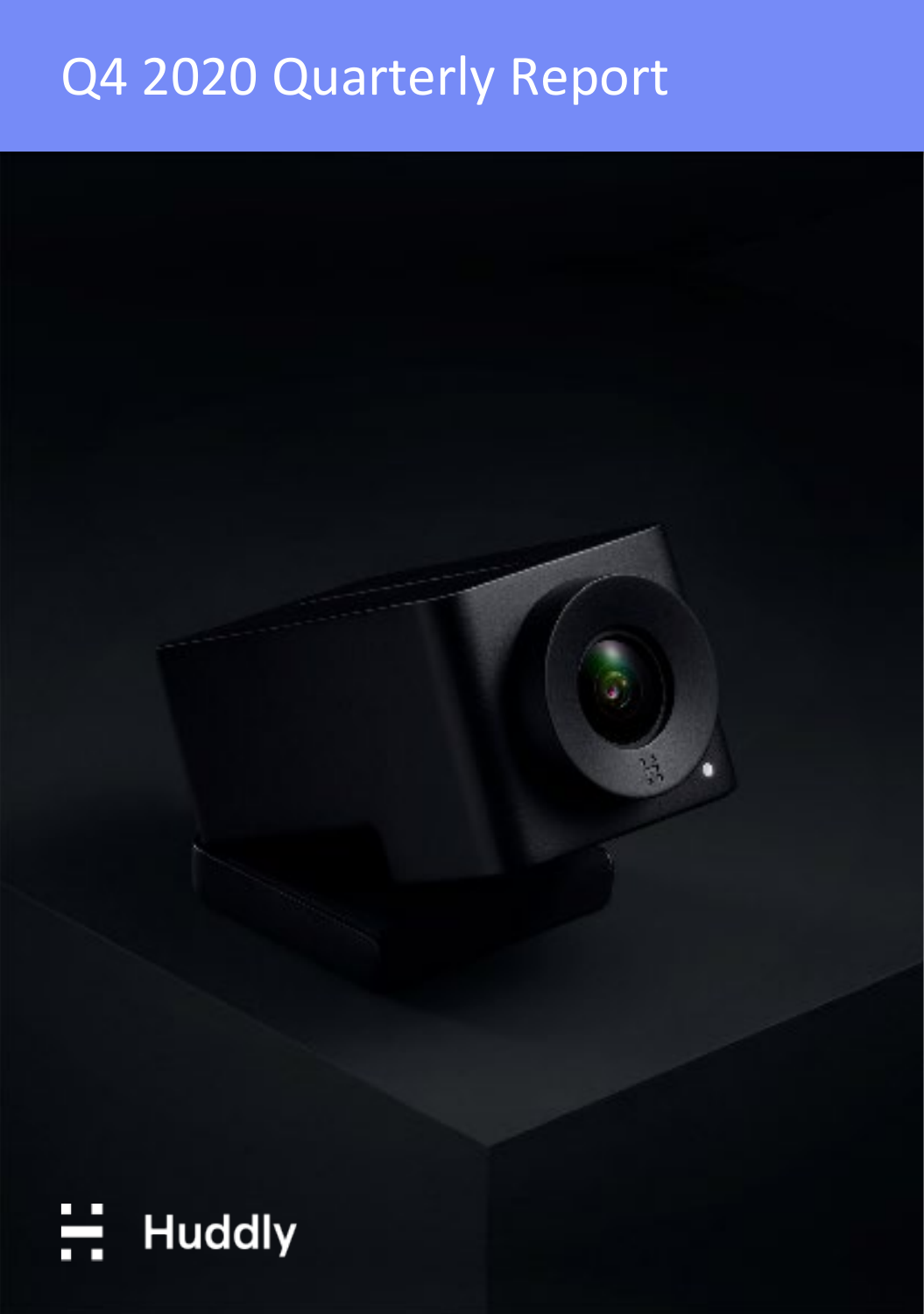

## Q4 2020 highlights

A record quarter for Huddly:

- Revenue at 112.0 MNOK, up 67 % compared to Q4 2019
- EBIT at 32.4 MNOK, compared to 14.7 mNOK in Q4 2019
- Gross margin at 55% for the quarter.

Huddly launched the Work From Anywhere kit with Huddly One. Huddly and Shure collaborate to provide new room bundles.

## R&D and Product

Huddly released the Work From Anywhere kit in February 2021. It features the Huddly ONE camera, which is designed for usage in one-person scenarios. Huddly ONE delivers Full HD, wide-angle video and enables high-quality meetings from desktop and laptop. Made for people who value flexibility, it supports you in doing your best work from anywhere.

Huddly ONE also features Portrait Lighting, which uses AI to understand the lighting conditions in the image. The camera automatically adjusts brightness to ensure that the face is well-lit and facial expressions are visible.

Huddly Canvas is now also integrated with Zoom. Canvas is easy to use, and does not require team members to learn new technology. When you're in a video call, you can share an enhanced stream of the whiteboard simply by clicking the content camera button.

## Sales

Q4 2020 was another record quarter for Huddly.

We engaged Frost & Sullivan to quantify our Target market.

Crestron and Google continued to be strong partners and Huddly commenced sales to our new partner Shure. With Huddly ONE we are partnering with Bang & Olufsen. The partnership will begin with the bundling of the Huddly ONE camera with one of three Bang & Olufsen products: the portable Bluetooth speaker Beosound A1 2nd generation, Beoplay E8 earphones, or the Beoplay H9 headphones.

We continued to invest in our Channels Go-To-Market strategy in both EMEA and the USA.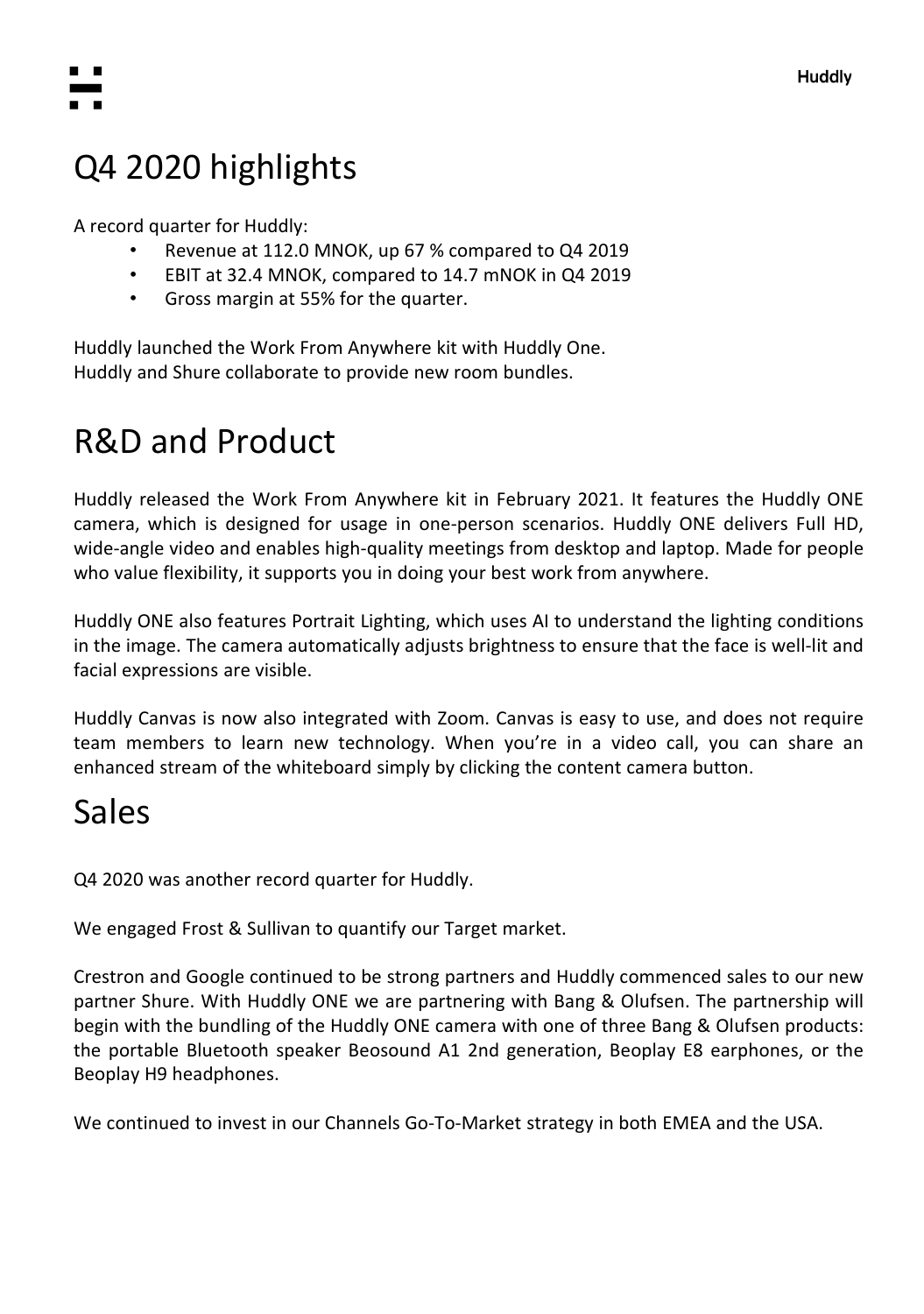## Financials Q4 2020

Total revenue in Q4 2020 was 111,994 TNOK, A growth of 67% from 67,041 TNOK in Q4 2019. Gross margin percentage was 55% in Q4 2020, unchanged from 55% in Q4 2019.

EBITDA for Q4 2020 was 44,882 TNOK versus 25,793 TNOK in Q4 2019.

Depreciation and Amortization is primarily comprised of depreciation on capitalized R&D costs.

EBIT for Q4 2020 was 32,384 TNOK versus 14,744 TNOK in Q4 2019.

| <b>Consolidated Profit &amp; loss statement</b> |           |           |            |             |
|-------------------------------------------------|-----------|-----------|------------|-------------|
| Thousands NOK                                   | Q4 2020   | Q4 2019   | FY 2020    | FY 2019     |
| Revenue                                         | 111,994   | 67,041    | 365,555    | 187,022     |
| Cost of goods sold                              | $-50,296$ | $-30,328$ | $-159,712$ | $-89,218$   |
| Gross margin                                    | 61,698    | 36,713    | 205,842    | 97,804      |
|                                                 |           |           |            |             |
| Operational expenditures                        | $-16,816$ | $-10,920$ | $-57,925$  | $-56,275$   |
| <b>EBITDA</b>                                   | 44,882    | 25,793    | 147,917    | 41,529      |
|                                                 |           |           |            |             |
| Depreciation and Amortization                   | $-12,498$ | $-11,049$ | $-42,896$  | $-39,090$   |
| <b>EBIT</b>                                     | 32,384    | 14,744    | 105,020    | 2,439       |
|                                                 |           |           |            |             |
| Net finance                                     | $-5,918$  | 97        | $-4,266$   | 303         |
| Tax expenses                                    | $-3,588$  |           |            | $\mathbf 0$ |
| <b>Net Income</b>                               | 22,878    | 14,841    | 97,167     | 2,742       |
| Gross margin %                                  | 55%       | 55%       | 56%        | 52%         |

<sup>▪</sup> Figures are reported in functional currency NOK

▪ All lines are accounted for according to IFRS

| Q4 2020 revenue (TNOK) |         | Gross margin (TNOK) |        | Revenue by customer<br>segment |     |
|------------------------|---------|---------------------|--------|--------------------------------|-----|
| Total                  | 111,994 | Gross margin total  | 61,698 | Strategic partners             | 70% |
| YoY increase %         | 67%     | Gross margin %      | 55%    | Channel partners               | 30% |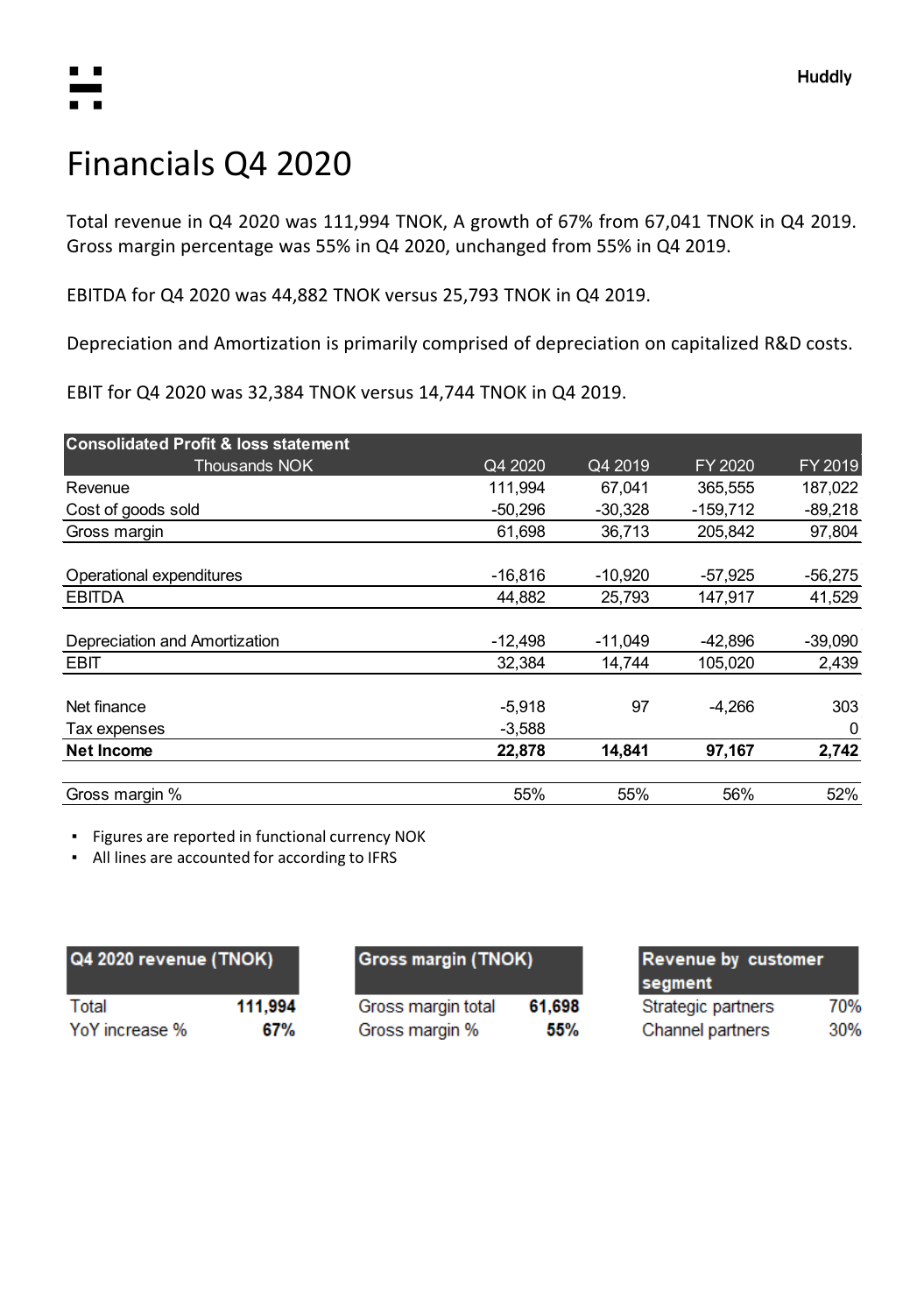## Financials Q4 2020

| <b>Consolidated Balance sheet</b> | At 31 Dec | At 30 Sep | At 31 Dec |
|-----------------------------------|-----------|-----------|-----------|
| Thousands NOK                     | 2020      | 2020      | 2019      |
| <b>ASSETS</b>                     |           |           |           |
| Intangible assets                 | 84,214    | 79,991    | 66,175    |
| Tangible assets                   | 9,437     | 6,942     | 6,169     |
| Total non-current assets          | 93,651    | 86,933    | 72,344    |
| Inventory                         | 3,238     | 3,562     | 406       |
| Trade receivables                 | 59,315    | 43,199    | 40,014    |
| Other receivables                 | 18,233    | 10,416    | 15,099    |
| Cash and cash equivalents         | 126,371   | 131,133   | 53,985    |
| Total current assets              | 207,156   | 188,310   | 109,503   |
| <b>Total assets</b>               | 300,807   | 275,244   | 181,847   |

#### EQUITY AND LIABILITIES

| <b>Total equity and liabilities</b> | 300,807 | 275,244 | 181,847 |
|-------------------------------------|---------|---------|---------|
| <b>Total current liabilities</b>    | 75,545  | 71,636  | 58,482  |
| Other current liabilities           | 32,974  | 27,757  | 19,252  |
| Trade payables                      | 42,571  | 43,879  | 39,230  |
| Total non-current liabilities       | 8,956   | 10,615  | 6,534   |
| Total equity                        | 216,307 | 192,993 | 116,831 |

Figures are reported in functional currency NOK

▪ All lines are accounted for according to IFRS

### Financial Position Q4 2020

Cash and cash equivalents closed at 126,371 TNOK at year end 2020, an increase from 53,985 TNOK at year end 2019. Group equity amounted to 216,307 TNOK at year end 2020 versus 116,831 TNOK at year end 2019. The equity ratio was 72% at year end 2020, an increase from 64% at year end 2019. The group had no long-term interest-bearing debt at year end 2020.

| <b>Cash position (TNOK)</b> |         |
|-----------------------------|---------|
| At 31 Dec 2020              | 126,371 |
| At 31 Dec 2019              | 53,985  |
|                             |         |

| <b>Group equity (TNOK)</b> |         |
|----------------------------|---------|
| At 31 Dec 2020             | 216,307 |
| Equity ratio               | 72%     |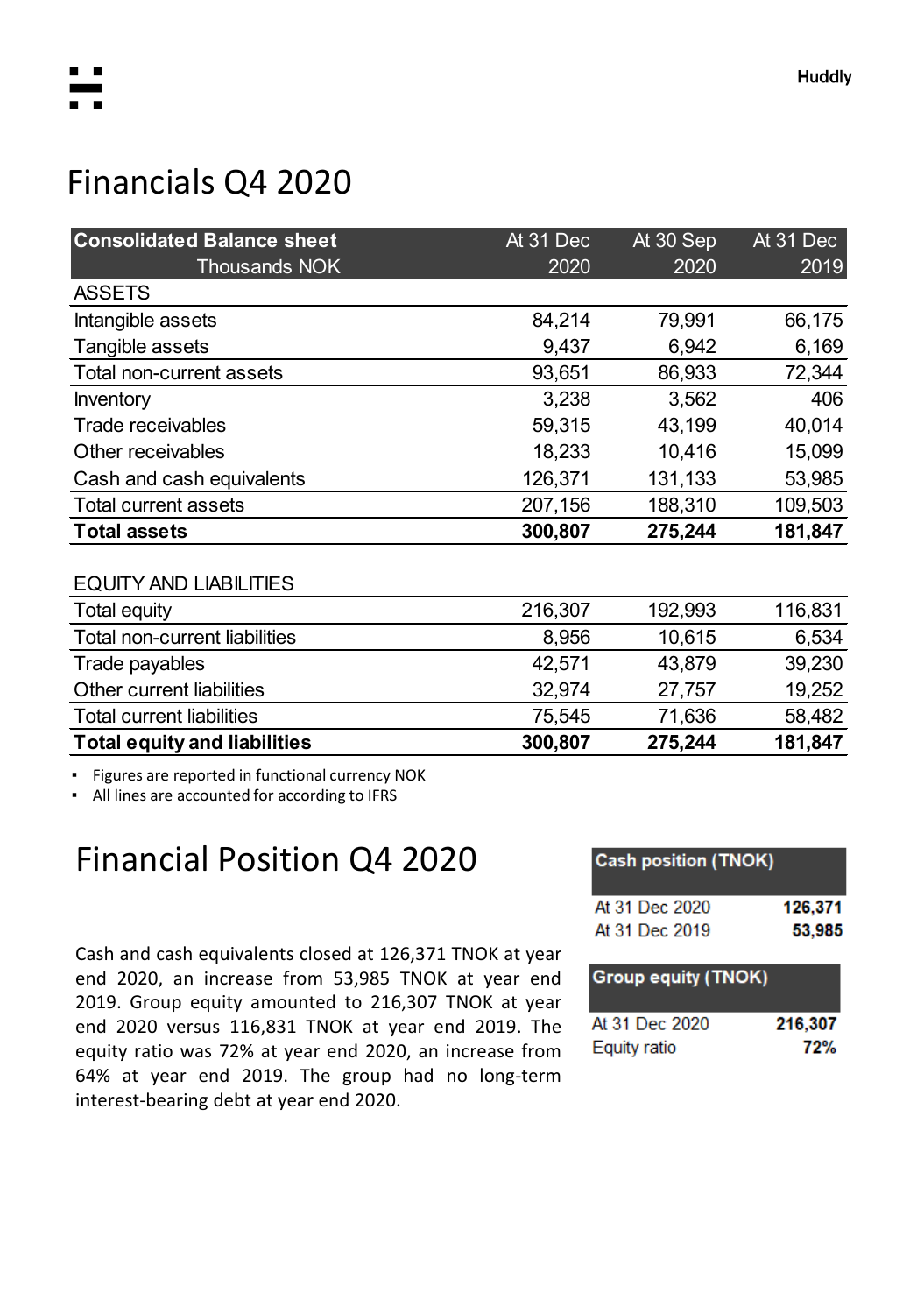## Financials Q4 2020

| <b>Consolidated Statement of cashflow</b> |           |           |
|-------------------------------------------|-----------|-----------|
| <b>Thousands NOK</b>                      | FY 2020   | FY 2019   |
| <b>Cashflow from operations</b>           |           |           |
| Result before tax                         | 100,755   | 2,742     |
| Share-based payments to employees         | $-916$    | 2,083     |
| Depreciation and amortization             | 42,896    | 36,149    |
| Changes in provisions                     | 2,422     | 3,670     |
| Changes in working capital                | $-13,427$ | $-2,677$  |
| Net change in cash from operations        | 131,730   | 41,967    |
|                                           |           |           |
| <b>Cashflow from investments</b>          |           |           |
| Changes in other long term investments    | 10        | 55        |
| Changes in capitalized assets             | $-52,309$ | $-42,634$ |
| Purchase of tangible assets               | $-8,192$  | $-1,656$  |
| Net change in cash from investments       | $-60,491$ | $-44,235$ |
|                                           |           |           |
| <b>Cashflow from financing</b>            |           |           |
| Net proceeds own shares                   | 1,147     | 5,000     |
| Receipt of issued capital                 | 0         | 1         |
| Net change in cash from financing         | 1,147     | 5,001     |
|                                           |           |           |
| Net change in Cash                        | 72,386    | 2,733     |
| Beginning balance Cash                    | 53,985    | 51,252    |
| <b>End balance Cash</b>                   | 126,371   | 53,985    |

▪ Figures are reported in functional currency NOK

▪ All lines are accounted for according to IFRS

## Cashflow Q4 2020

Huddly had a positive cash flow from operating activities of 131,730 TNOK for FY 2020 compared to 41,967 TNOK for FY 2019. Net change in cash from investments was minus 60,491 TNOK for FY 2020 compared to minus 44,235 TNOK for FY 2019 primarily driven by increase in capitilzed research and development.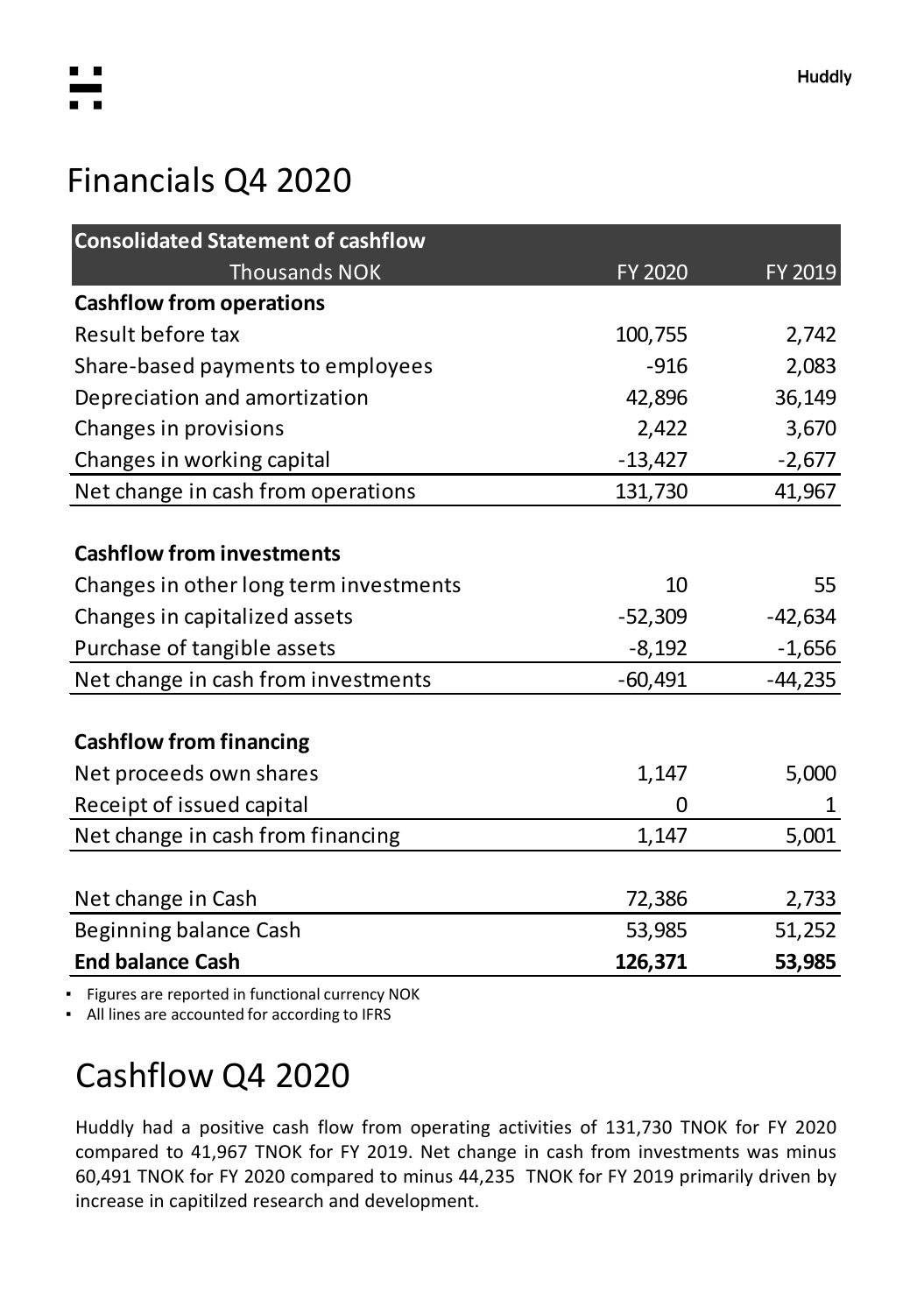## **Outlook**

With our leading engineering and design, we are well positioned to take continued part in the fast growing Unified Communication and Collaboration market.

Huddly forecasts revenue to be in the range from 500 MNOK to 600 MNOK in FY 2021. The COVID-19 pandemic, causing many closed offices globally, has impacted the sales opportunities into the enterprise office market in the start of 2021. Huddly sees signs of improvements in this vertical and believe sales opportunities into the enterprise market will increase going forward, especially in second half of 2020. Huddly forecasts gross margin percentage to be around 50% in FY 2021 and costs to increase as Huddly accelerates investments in products, go-to-market and support functions to accommodate for long term growth.

This document (the "Report") has been produced by Huddly AS (the "Company", "Huddly"), to provide information to authorized recipients of this document ("Recipient"). An authorized recipient is a person to whom Huddly has directly provided a copy of this document or to whom Huddly has made available via a third party authorized by Huddly. The Recipient acknowledges and agrees that all intellectual property rights in the Report vests in the Company. The Recipient may only use this Report for the sole and exclusive purpose of considering potential investment in the Company. No representation or warranty (express or implied) is made as to, and no reliance should be placed on, any information, including but not limited to projections, estimates, targets and opinions, contained herein, and no liability whatsoever is accepted as to any errors, omissions or misstatements contained herein. This Report is current as at 31 December 2020, however, relates to Q4 2020. There may have been changes in matters which affect the Company subsequent to the date of this Report. Neither the issue nor delivery of this Report shall under any circumstance create any implication that the information contained herein is correct as of any time subsequent to the date hereof or that the affairs of the Company have not since changed. This Report is subject to Norwegian law, and any dispute or claim arising in respect of this Report is subject to the exclusive jurisdiction of Norwegian courts.